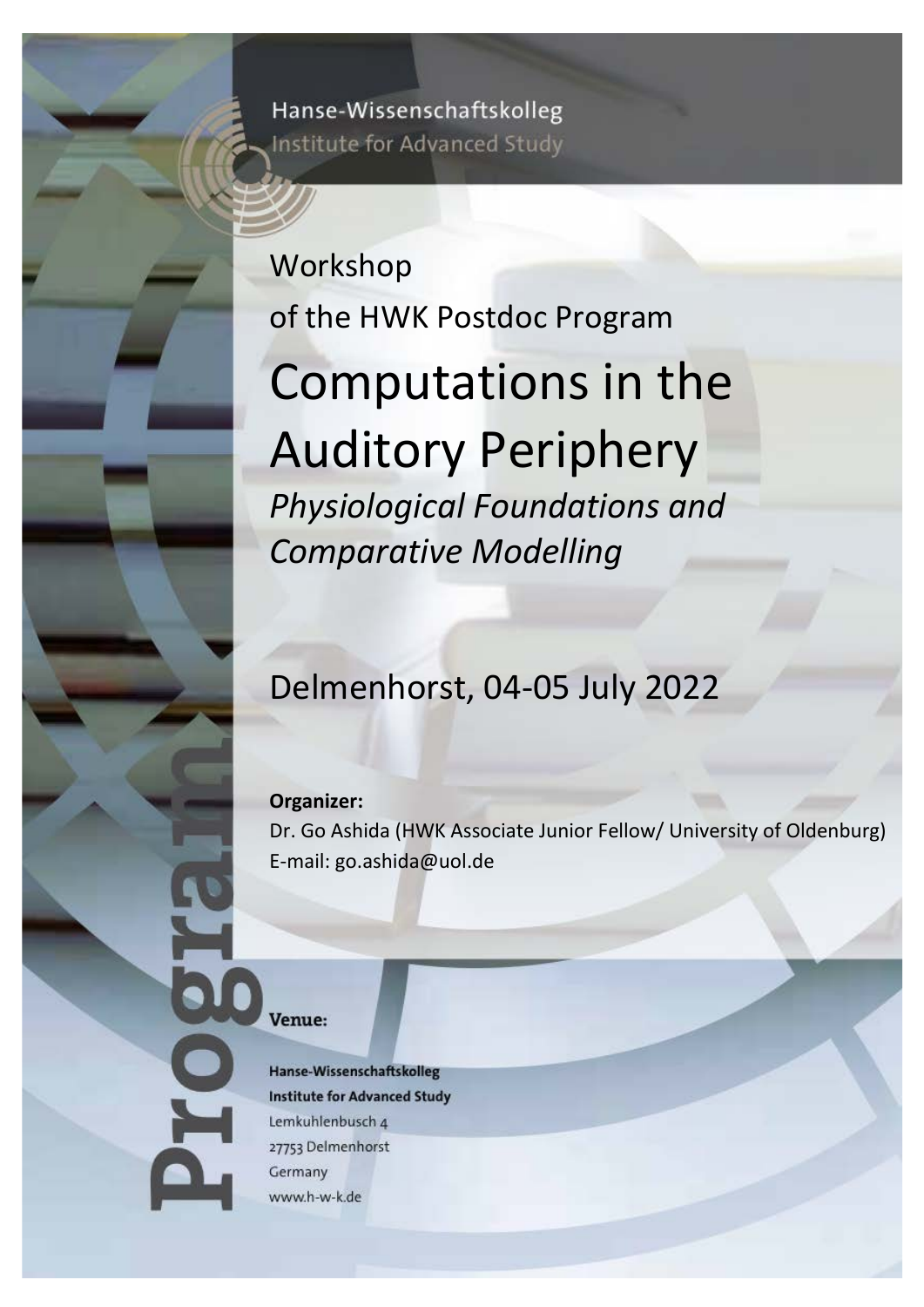### Monday, 04 July 2022

| $09:40 - 09:50$ | <b>Greeting and Introduction</b>                                                                                                                                     |
|-----------------|----------------------------------------------------------------------------------------------------------------------------------------------------------------------|
| $09:50 - 10:50$ | Title: TBA [Topic: Bridging AN physiology and modeling]<br>Laurel Carney, University of Rochester (Rochester NY, USA)                                                |
| $10:50 - 11:10$ | <b>COFFEE BREAK</b>                                                                                                                                                  |
| $11:10 - 12:10$ | <b>Title TBA [Topic: Cat AN]</b><br>Peter Heil, Leibniz Institute for Neurobiology (Magdeburg, DE)                                                                   |
| $12:20 - 13:20$ | <b>Title TBA</b> [Topic: Cat and rodent AN]<br>Philip Joris, KU Leuven (Leuven, BE)                                                                                  |
| $13:20 - 14:40$ | <b>LUNCH BREAK</b>                                                                                                                                                   |
| $14:40 - 16:50$ | Title TBA [Topic: Joint session for gerbil AN]<br>Antoine Huet, University of Göttingen (Göttingen, DE)<br>Amarins Heeringa, University of Oldenburg (Oldenburg, DE) |
| $16:50 - 17:10$ | <b>COFFEE BREAK</b>                                                                                                                                                  |
| $17:10 - 17:25$ | Title TBA [Topic: Representation of Schroeder-phase harmonic stimuli]<br>Friederike Könitz-Steenken, University of Oldenburg (Oldenburg, DE)                         |
| $17:30 - 18:00$ | Title TBA [Topic: Processing of AN output in bushy cells]<br>Christian Keine, University of Oldenburg (Oldenburg, DE)                                                |
| $18:00 - 18:30$ | <b>General Discussion</b><br>Questions from modelers to physiologists<br>Questions from physiologists to modelers                                                    |
| $18:30 - 20:00$ | <b>DINNER</b>                                                                                                                                                        |